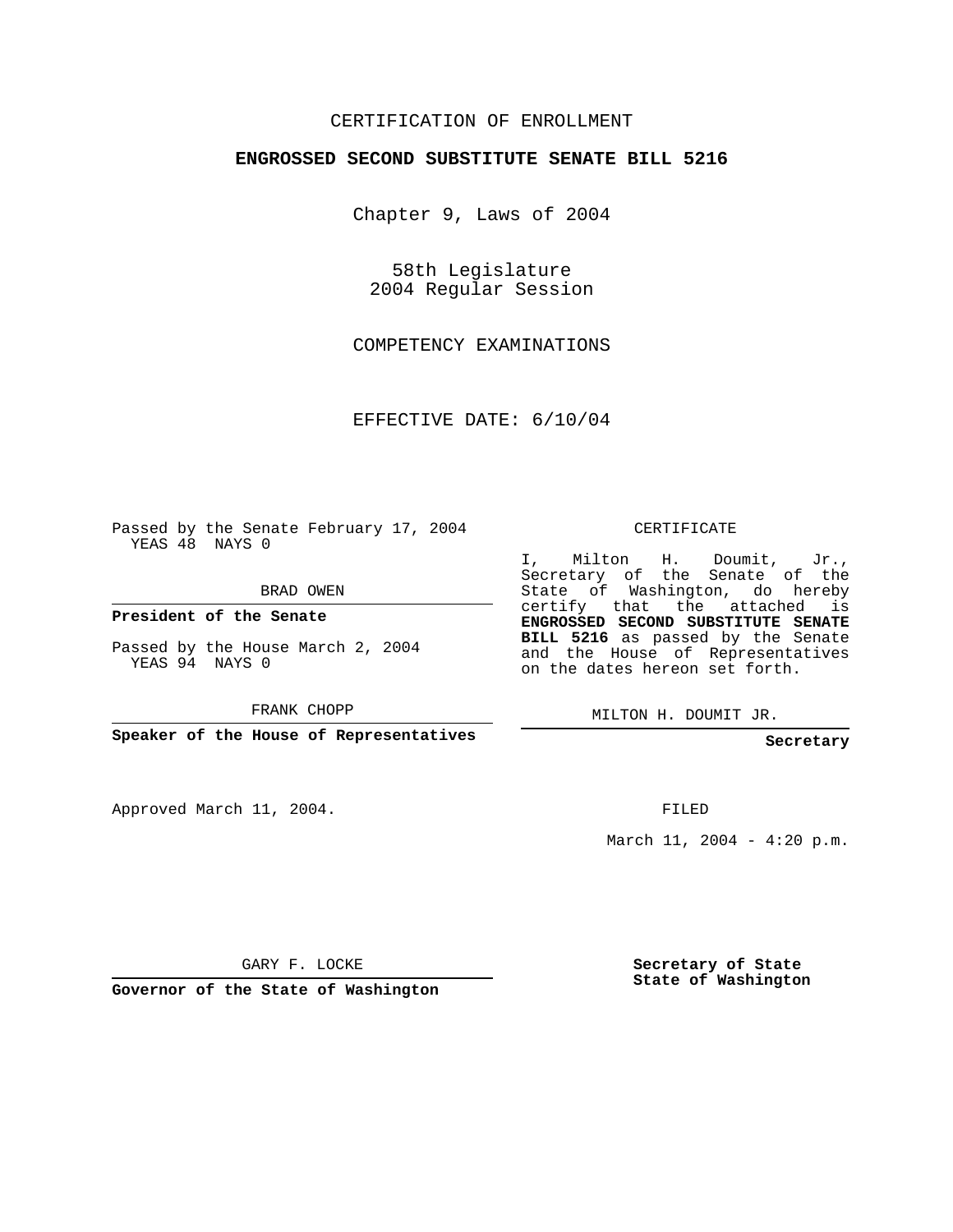## **ENGROSSED SECOND SUBSTITUTE SENATE BILL 5216** \_\_\_\_\_\_\_\_\_\_\_\_\_\_\_\_\_\_\_\_\_\_\_\_\_\_\_\_\_\_\_\_\_\_\_\_\_\_\_\_\_\_\_\_\_

\_\_\_\_\_\_\_\_\_\_\_\_\_\_\_\_\_\_\_\_\_\_\_\_\_\_\_\_\_\_\_\_\_\_\_\_\_\_\_\_\_\_\_\_\_

Passed Legislature - 2004 Regular Session

## **State of Washington 58th Legislature 2004 Regular Session**

**By** Senate Committee on Children & Family Services & Corrections (originally sponsored by Senators Stevens and Hargrove)

READ FIRST TIME 02/02/04.

1 AN ACT Relating to forensic competency and sanity examinations; and 2 amending RCW 10.77.060.

3 BE IT ENACTED BY THE LEGISLATURE OF THE STATE OF WASHINGTON:

 4 **Sec. 1.** RCW 10.77.060 and 2000 c 74 s 1 are each amended to read 5 as follows:

 (1)(a) Whenever a defendant has pleaded not guilty by reason of insanity, or there is reason to doubt his or her competency, the court on its own motion or on the motion of any party shall either appoint or request the secretary to designate at least two qualified experts or professional persons, one of whom shall be approved by the prosecuting attorney, to examine and report upon the mental condition of the 12 defendant. The signed order of the court shall serve as authority for 13 the experts to be given access to all records held by any mental health, medical, educational, or correctional facility that relate to 15 the present or past mental, emotional, or physical condition of the 16 defendant. At least one of the experts or professional persons appointed shall be a developmental disabilities professional if the court is advised by any party that the defendant may be developmentally 19 disabled. Upon agreement of the parties, the court may designate one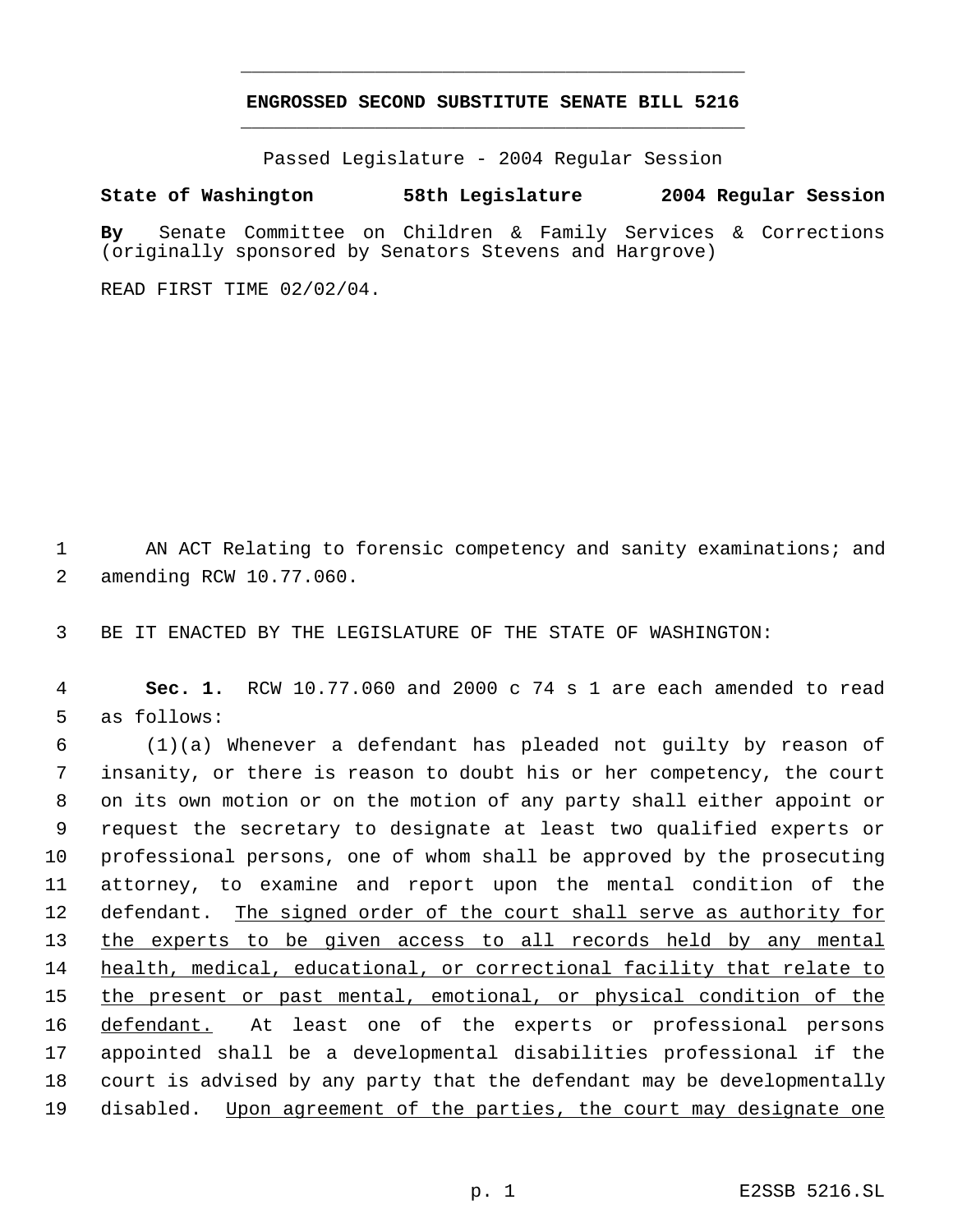expert or professional person to conduct the examination and report on the mental condition of the defendant. For purposes of the examination, the court may order the defendant committed to a hospital or other suitably secure public or private mental health facility for a period of time necessary to complete the examination, but not to 6 exceed fifteen days from the time of admission to the facility. If the defendant is being held in jail or other detention facility, upon 8 agreement of the parties, the court may direct that the examination be 9 conducted at the jail or other detention facility.

 (b) When a defendant is ordered to be committed for inpatient examination under this subsection (1), the court may delay granting bail until the defendant has been evaluated for competency or sanity and appears before the court. Following the evaluation, in determining bail the court shall consider: (i) Recommendations of the expert or professional persons regarding the defendant's competency, sanity, or diminished capacity; (ii) whether the defendant has a recent history of one or more violent acts; (iii) whether the defendant has previously been acquitted by reason of insanity or found incompetent; (iv) whether it is reasonably likely the defendant will fail to appear for a future court hearing; and (v) whether the defendant is a threat to public safety.

 (2) The court may direct that a qualified expert or professional person retained by or appointed for the defendant be permitted to witness the examination authorized by subsection (1) of this section, and that the defendant shall have access to all information obtained by the court appointed experts or professional persons. The defendant's expert or professional person shall have the right to file his or her own report following the guidelines of subsection (3) of this section. If the defendant is indigent, the court shall upon the request of the defendant assist him or her in obtaining an expert or professional person.

- 
- 

(3) The report of the examination shall include the following:

(a) A description of the nature of the examination;

(b) A diagnosis of the mental condition of the defendant;

 (c) If the defendant suffers from a mental disease or defect, or is developmentally disabled, an opinion as to competency;

(d) If the defendant has indicated his or her intention to rely on